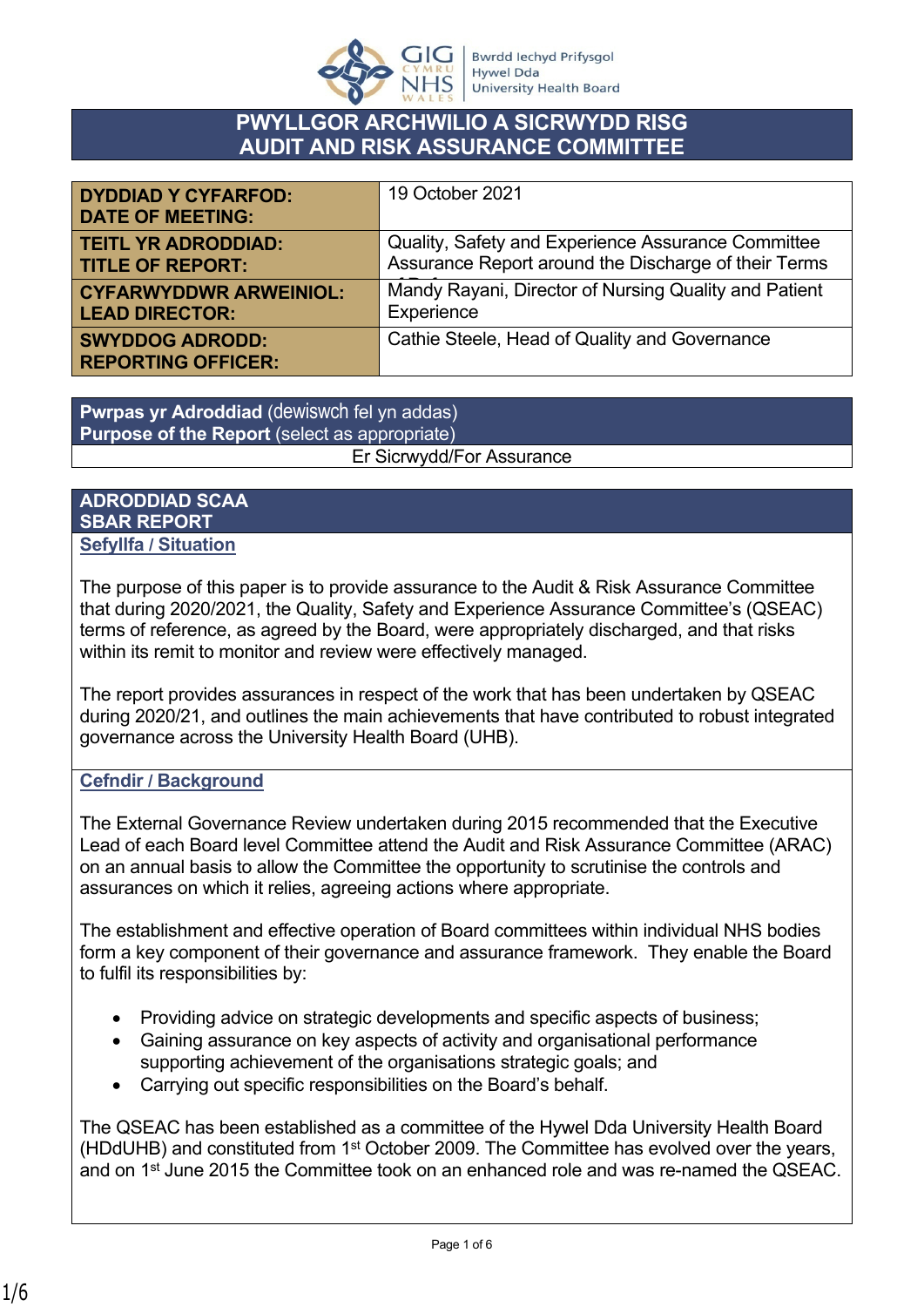#### **Asesiad / Assessment**

#### **1. Governance**

#### **1.1 Reporting Arrangements**

QSEAC is directly accountable to the Board for its performance. A formal written report is prepared for the Board following each QSEAC meeting to provide assurance and to advise on the business undertaken on its behalf. The report includes actions taken by the QSEAC on behalf of the Board.

#### **1.2 QSEAC Meetings**

The QSEAC has continued to meet bi-monthly during the pandemic. A monthly COVID-19 QSEAC was also held in the alternate month to the normal bi-monthly meeting. The Committee has met on:

- 7<sup>th</sup> May 2020 (extraordinary meeting)
- $\bullet$  9<sup>th</sup> June 2020
- $\bullet$  7<sup>th</sup> July 2020
- $\bullet$  13<sup>th</sup> August 2020
- 6<sup>th</sup> October 2020
- 13<sup>th</sup> November 2020 (extraordinary meeting)
- 1<sup>st</sup> December 2020
- $\bullet$  14<sup>th</sup> January 2021 (extraordinary meeting)
- 2<sup>nd</sup> February 2021
- 16<sup>th</sup> March 2021

There was quorum at each Committee meeting. The agenda, papers and approved minutes are available on the Health Board's website and can be accessed via [this weblink.](https://hduhb.nhs.wales/about-us/governance-arrangements/board-committees/quality-safety-and-experience-committee-qsec/)

#### **1.3 Support for Committee Members**

Committee members are supported in the effective performance of their function through a Committee handbook. The aim of the handbook is provide information and guidance regarding the Committee's business, management and supporting structure.

#### **1.4 Terms of Reference**

The terms of reference for the committee are reviewed by the committee annually and presented to the Board for approval. The Board approved the terms of reference followed during 2020/21 on 28th May 2020 (version 09).

To note: on 29<sup>th</sup> July 2021, the Board approved a revised terms of reference [\(version 12.0\)](https://hduhb.nhs.wales/about-us/governance-arrangements/board-committees/statutory-committees-terms-of-reference/qsec-terms-of-reference-pdf-1-1mb/), which included a change of committee name to the Quality, Safety and Experience Committee.

### **1.5 Purpose of QSEAC**

These terms of reference clearly detail that the Committee's purpose is to:

- Scrutinise, assess and seek assurance in relation to the patient impact, quality and health outcomes of the services provided by the Board.
- Provide evidence based and timely advice to the Board to assist it in discharging its functions and meeting its responsibilities with regard to the quality and safety of health care provided and secured by the University Health Board.
- Provide assurance that the Board has an effective strategy and delivery plan(s) for improving the quality and safety of care patients receive, commissioning quality and safety impact assessments where considered appropriate.
- Assure the development and delivery of the enabling strategies within the scope of the Committee, aligned to organisational objectives and the Annual Plan/Integrated Medium Term Plan for sign off by the Board.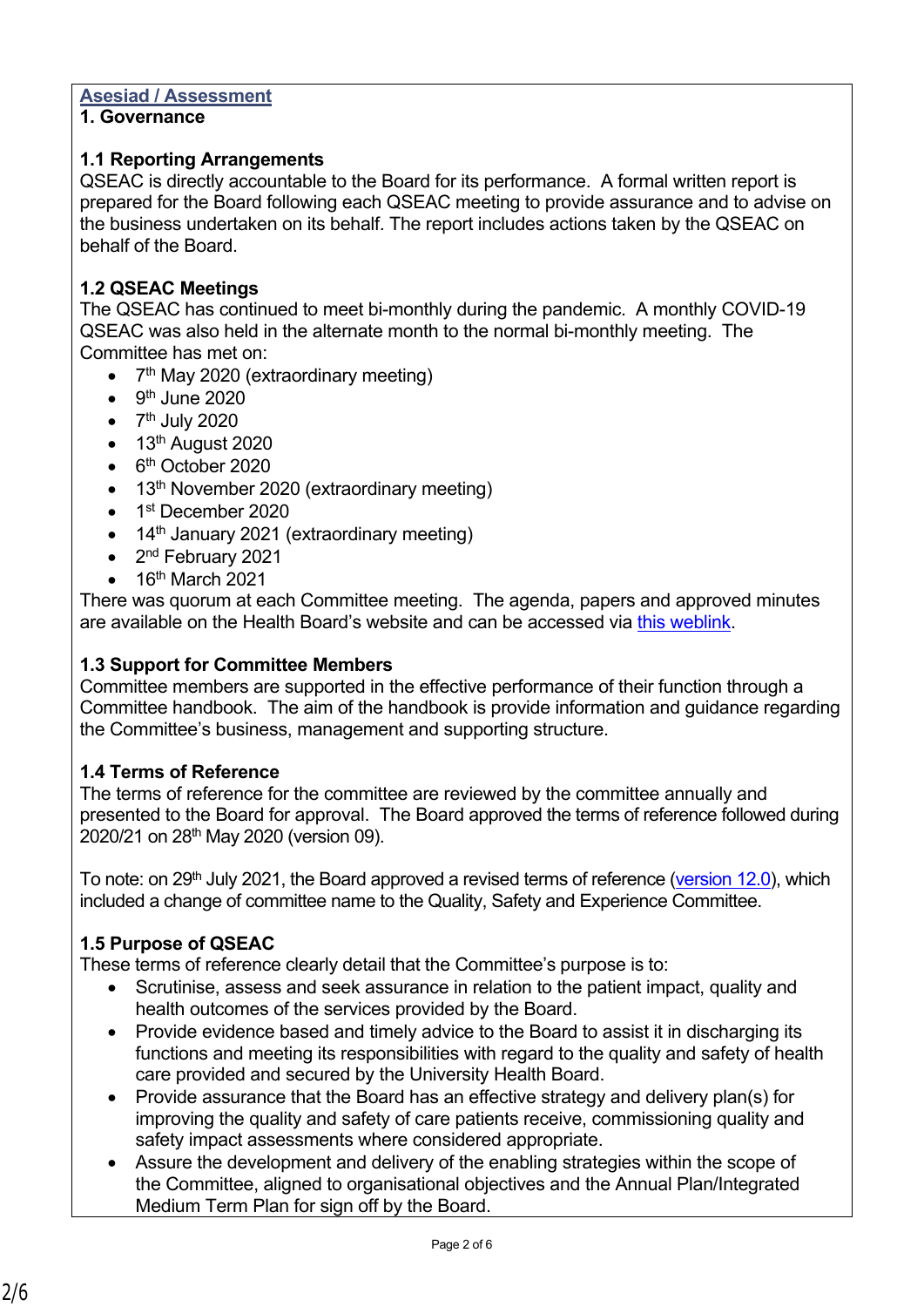- To receive an assurance on delivery against relevant Planning Objectives aligned to the Committee, in accordance with Board approved timescales, as set out in HDdUHB's Annual Plan.
- Provide assurance that the organisation, at all levels, has the right governance arrangements and strategy in place to ensure that the care planned or provided across the breadth of the organisation's functions, is based on sound evidence, clinically effective and meeting agreed standards..

### **1.6 Sub-Committees of QSEAC**

During 2020/21, a review of the sub-committees reporting to QSEAC was undertaken. As a result, there was an agreement that the number of sub-committees would reduce. In summary the Sub-Committees of QSEC are:

### **1.6.1 Operational Quality, Safety and Experience Sub-Committee**

The purpose of the Operational Quality, Safety and Experience Sub-Committee is to focus on both acute and primary and community services quality and safety governance arrangements at an operational level, bringing together accountability and ownership for those quality and safety issues to be resolved operationally, freeing up the QSEAC to be more strategic in its approach and providing an upward assurance.

#### **1.6.2 Listening and Learning Sub-Committee**

The purpose of the Listening and Learning Sub-Committee is to provide clinical teams across the Health Board with a forum to share and scrutinise learning from concerns, and to share innovation and good practice. The Sub-Committee also provides a forum to promote changes and innovations to service delivery and ensure that best practice is shared and areas of concern are highlighted and communicated to the responsible officer or Board Committee/Working Group.

#### **1.6.3 Research and Development Sub-Committee**

The purpose of the Research and Development Sub-Committee is to assure the Board, via the Quality, Safety and Experience Assurance Committee (QSEAC), that it is discharging its functions and meeting its responsibilities with regards to the quality and safety of research activity carried out within the organisation. The guiding principles are a clear strategy; clear governance and performance management; and working within budget constraints. The Sub-Committee promotes and supports involvement in high quality, multi-disciplinary and multiagency healthcare research, promote evidence-based healthcare, build research capacity and foster a research culture, including patient/public involvement where appropriate. It facilitates collaboration with the Research and Academic community to maximise outcome and impact for the Health Board and the patients it serves.

#### **2. Purpose**

The Committee can demonstrate that it has met its purpose through the agenda, papers and minutes of meetings held during 2020/2021. A summary of how the Committee has met its purpose is as follows:

| <b>Purpose</b>                                                                                                                                      | <b>Assessment</b>                                                                                                                                                                                                                                                                                                                        |
|-----------------------------------------------------------------------------------------------------------------------------------------------------|------------------------------------------------------------------------------------------------------------------------------------------------------------------------------------------------------------------------------------------------------------------------------------------------------------------------------------------|
| Scrutinise, assess and seek assurance<br>in relation to the patient impact, quality<br>and health outcomes of the services<br>provided by the Board | During 2020/2021, the Committee received at<br>each meeting a Quality Assurance Report. The<br>report provides QSEAC with an overview of<br>quality and safety across the Health Board,<br>incorporating two domains of assurance and<br>improvement. The quality assurance information<br>within the report includes a summary of data, |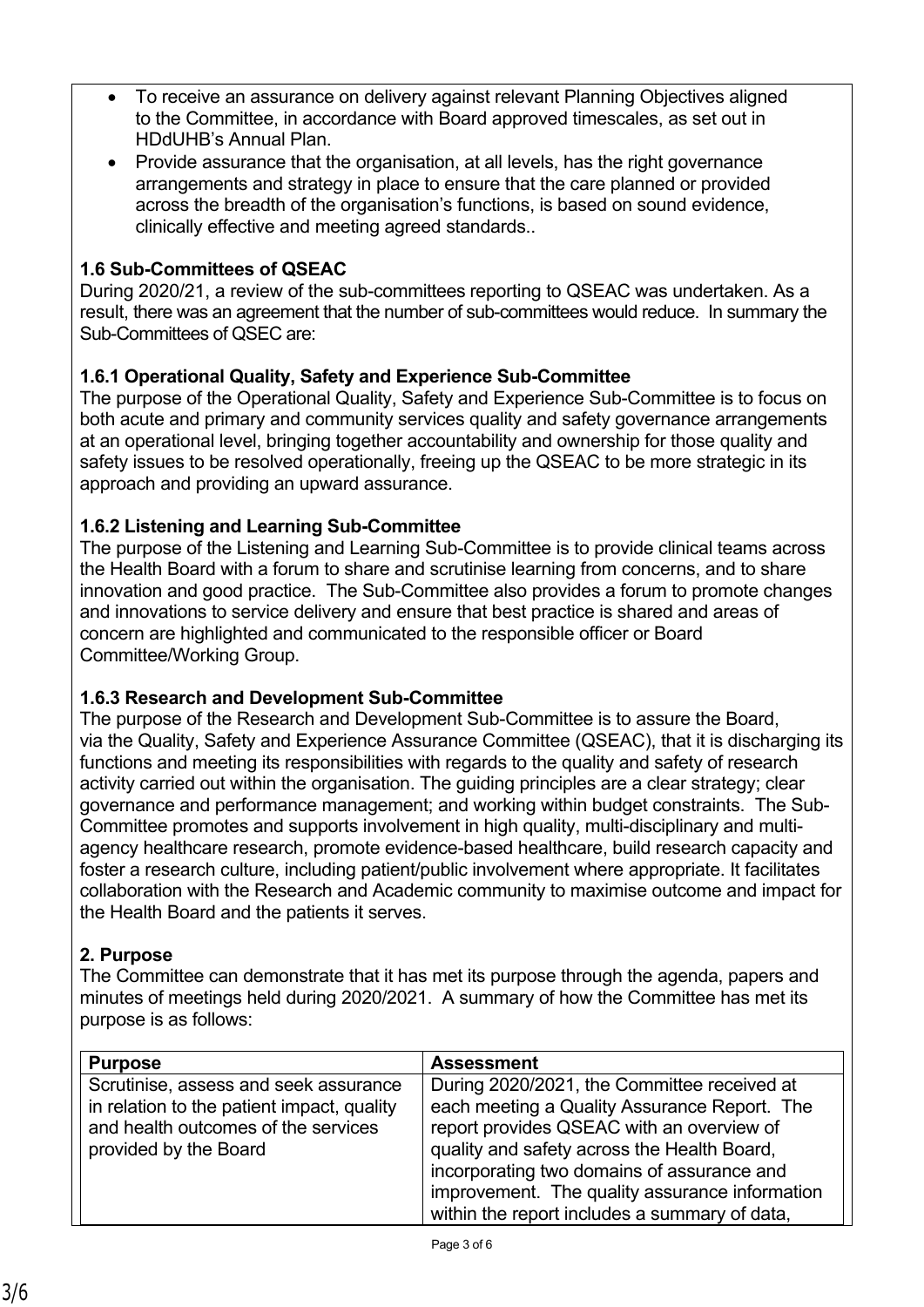|                                                                                                                                                                                                                                                                                                                                                                                                                                                                                                                                                                                                                                                                                                                                                                                                                                                                                                                                                                                           | intelligence and actions to provide high quality<br>care against the core quality assurance process<br>that exist within the Health Board and the core<br>quality and safety indicators.<br>The quality improvement information within the<br>report includes an update on work, relating to the<br>key areas of improvement that are being taken<br>forward across the Health Board.<br>The Committee also, in response to the COVID-<br>19 pandemic, increased the meeting frequency<br>from bi-monthly to monthly with alternative<br>meetings focussing on COVID-19.                                                                                                                                                                                                                                                                                                                                                                                                                                                                                                                                                                                                                                                                                                                                                                                                                                                                                                                                                                                       |
|-------------------------------------------------------------------------------------------------------------------------------------------------------------------------------------------------------------------------------------------------------------------------------------------------------------------------------------------------------------------------------------------------------------------------------------------------------------------------------------------------------------------------------------------------------------------------------------------------------------------------------------------------------------------------------------------------------------------------------------------------------------------------------------------------------------------------------------------------------------------------------------------------------------------------------------------------------------------------------------------|----------------------------------------------------------------------------------------------------------------------------------------------------------------------------------------------------------------------------------------------------------------------------------------------------------------------------------------------------------------------------------------------------------------------------------------------------------------------------------------------------------------------------------------------------------------------------------------------------------------------------------------------------------------------------------------------------------------------------------------------------------------------------------------------------------------------------------------------------------------------------------------------------------------------------------------------------------------------------------------------------------------------------------------------------------------------------------------------------------------------------------------------------------------------------------------------------------------------------------------------------------------------------------------------------------------------------------------------------------------------------------------------------------------------------------------------------------------------------------------------------------------------------------------------------------------|
| Provide evidence based and timely<br>advice to the Board to assist it in<br>discharging its functions and meeting<br>its responsibilities with regard to the<br>quality and safety of health care<br>provided and secured by the<br>University Health Board.<br>Provide assurance that the Board has<br>an effective strategy and delivery<br>plan(s) for improving the quality and<br>safety of care patients receive,<br>commissioning quality and safety<br>impact assessments where<br>considered appropriate.<br>Assure the development and delivery<br>of the enabling strategies within the<br>scope of the Committee, aligned to<br>organisational objectives and the<br><b>Annual Plan/Integrated Medium Term</b><br>Plan for sign off by the Board.<br>Provide assurance that the<br>organisation is discharging its<br>functions and meeting its<br>responsibilities with regards to the<br>quality and safety of research activity<br>carried out within the<br>Health Board. | The Chair of QSEAC provided a written report for<br>Board following each QSEAC meeting. The<br>report outlined the key decisions and matters<br>considered by the Committee, matters requiring<br>Board level consideration or approval; and key<br>risks and issues / matters of concern.<br>During 2020/21, the following key risks and issues<br>were highlighted to Board:<br>Patient feedback during COVID-19 pandemic<br>(May 2020)<br>COVID-19 risk report (July 2020)<br>٠<br>Corporate risk report (July 2020)<br>٠<br>Research and Development (R&D) restart<br>$\bullet$<br>activity report (September 2020)<br>Risk 628: Fragility of therapy provision across<br>$\bullet$<br>acute, community and primary care services<br>(November 2020)<br>Assurance reports winder planning on risks<br>129 and 810 (November 2020)<br>Mortality review of the impact on patients<br>$\bullet$<br>waiting for a procedure during the COVID-19<br>pandemic (November 2020)<br>Update regarding field hospital utilisation and<br>$\bullet$<br>the outcome from the Healthcare Inspectorate<br>Wales (HIW) inspections (November 2020)<br>Specialist Children's and Adolescent Mental<br>$\bullet$<br>Health Services (S-CAMHS) report (January<br>2021)<br>COVID-19 impact on essential services report<br>٠<br>(January 2021)<br>Hospital COVID-19 outbreak update report<br>$\bullet$<br>(January 2021)<br>Corporate risks aligned to QSEAC: escalation<br>$\bullet$<br>of risk 684 (March 2021)<br>Commissioned services: Long term agreement<br>$\bullet$ |
|                                                                                                                                                                                                                                                                                                                                                                                                                                                                                                                                                                                                                                                                                                                                                                                                                                                                                                                                                                                           | and quality assurance update (March 2021)                                                                                                                                                                                                                                                                                                                                                                                                                                                                                                                                                                                                                                                                                                                                                                                                                                                                                                                                                                                                                                                                                                                                                                                                                                                                                                                                                                                                                                                                                                                      |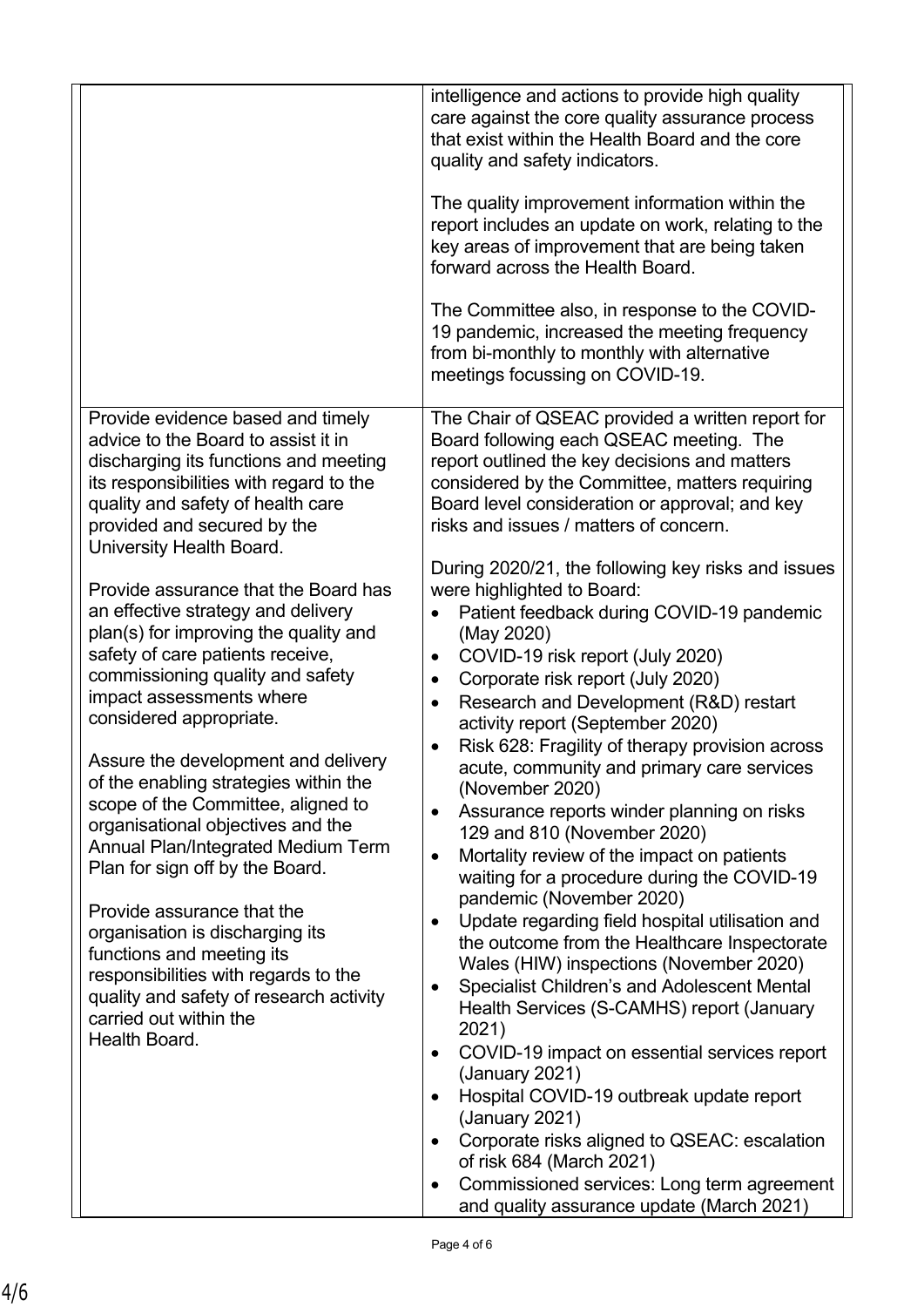| Provide assurance that the<br>organisation, at all levels, has the right<br>governance arrangements<br>and strategy in place to ensure that<br>the care planned or provided across<br>the breadth of the<br>organisation's functions, is based on<br>sound evidence, clinically effective<br>and meeting agreed<br>standards. | The QSEAC has three sub-committees, which<br>assist the Committee to discharge its<br>responsibilities (as detailed above in section 1). |
|-------------------------------------------------------------------------------------------------------------------------------------------------------------------------------------------------------------------------------------------------------------------------------------------------------------------------------|------------------------------------------------------------------------------------------------------------------------------------------|
|-------------------------------------------------------------------------------------------------------------------------------------------------------------------------------------------------------------------------------------------------------------------------------------------------------------------------------|------------------------------------------------------------------------------------------------------------------------------------------|

# **Argymhelliad / Recommendation**

The Audit and Risk Assurance Committee is asked to note the content of this report and take assurance that the Quality, Safety and Experience Assurance Committee has operated effectively during 2020/2021.

| Amcanion: (rhaid cwblhau)<br><b>Objectives: (must be completed)</b>                                                                               |                                                                                                                                                                                                                                                                                         |
|---------------------------------------------------------------------------------------------------------------------------------------------------|-----------------------------------------------------------------------------------------------------------------------------------------------------------------------------------------------------------------------------------------------------------------------------------------|
| <b>Committee ToR Reference:</b><br>Cyfeirnod Cylch Gorchwyl y Pwyllgor:                                                                           | 3.9 Invite Lead Directors of Board level Committees to<br>attend the Audit and Risk Assurance Committee at least<br>annually to receive assurance that they are effectively<br>discharging their Terms of Reference and ensuring that<br>principal risks are being managed effectively. |
| Cyfeirnod Cofrestr Risg Datix a Sgôr<br>Cyfredol:<br>Datix Risk Register Reference and<br>Score:                                                  | Not applicable                                                                                                                                                                                                                                                                          |
| Safon(au) Gofal ac lechyd:<br>Health and Care Standard(s):                                                                                        | Governance, Leadership and Accountability                                                                                                                                                                                                                                               |
| <b>Amcanion Strategol y BIP:</b><br><b>UHB Strategic Objectives:</b>                                                                              | All Strategic Objectives are applicable                                                                                                                                                                                                                                                 |
| <b>Amcanion Llesiant BIP:</b><br><b>UHB Well-being Objectives:</b><br><b>Hyperlink to HDdUHB Well-being</b><br>Objectives Annual Report 2018-2019 | 10. Not Applicable                                                                                                                                                                                                                                                                      |

| <b>Gwybodaeth Ychwanegol:</b><br><b>Further Information:</b> |                                                                 |
|--------------------------------------------------------------|-----------------------------------------------------------------|
| Ar sail tystiolaeth:<br><b>Evidence Base:</b>                | Terms of Reference:<br>Quality, Safety and Experience Assurance |
|                                                              | Committee                                                       |
| <b>Rhestr Termau:</b><br><b>Glossary of Terms:</b>           | Included within the body of the report                          |
|                                                              |                                                                 |